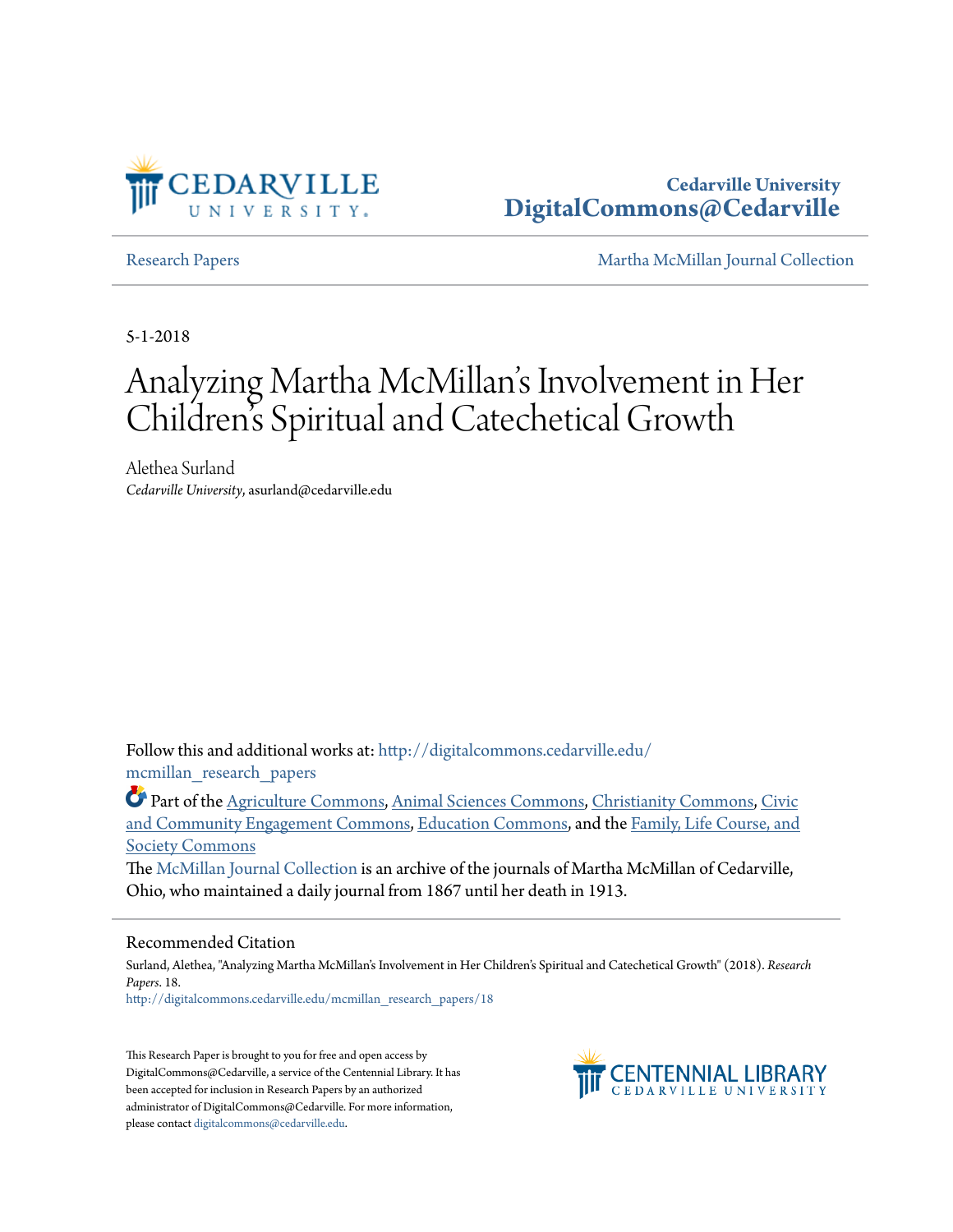Alethea Surland

Dr. Wood

LIT 2390-01

1 May 2018

Analyzing Martha McMillan's Involvement in her Children's Spiritual and Catechetical Growth

 From January 15, 1867 to August 1913, Martha McMillan composed an impressive collection of forty-six journals detailing her life every day until two weeks prior to her death. She began writing her life's account on the day of her marriage to John McMillan, or "Mr. Mc." as she referred to him in her journals. Her daily entries covered a range of events, including comments on her community, her family, the workers at her farm, and the sermon notes she religiously recorded whenever she attended church. The journals intimately familiarize readers with a woman who lived on a farm in Cedarville Ohio and the changes that occurred around and to her. Specifically, Martha dedicated much of her writing to her children and their spiritual growth. While the religious context of Martha's entries permeates her journals, this essay will analyze the entries written May through July of Martha's 1884 journal. A close examination of these months will delve into Martha McMillan's maternal concern and involvement in her children's spirituality and the emphasis placed into each child's spiritual growth that arose from Martha's own religious edification.

 The unveiling of Martha's character through the summer months of 1884 reveals a mother deeply concerned with the whereabouts of her children on the Sabbath during church. Church attendance, for Martha, was highly significant. In Laurel Ulrich's analysis, *Vertuous Women Found,* Ulrich claims, "A virtuous woman loved to go to church" (Ulrich 23). Similarly,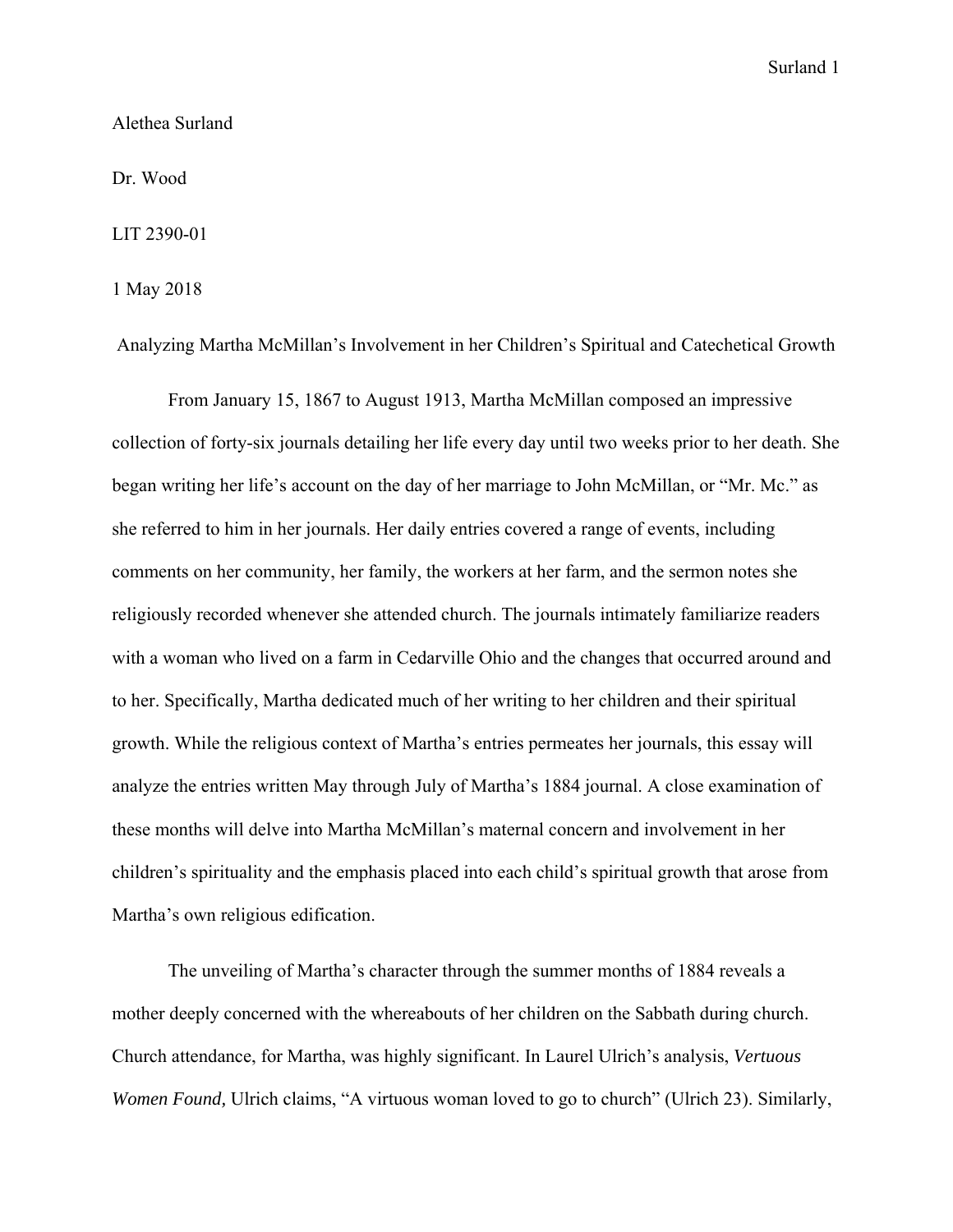Martha reveled in the Sunday services at church as evidenced by her meticulous recording of each week's selected text from the bible. For example, Martha wrote on May 11, 1884, "Mr. Morton's text "And he dreamed and beheld a ladder set up on the earth and the top of it reached to heaven – and beheld the angels of God ascending and descending upon it"" (McMillan 1884). However, neither Martha nor her children managed to attend church every Sabbath, and if any of them missed the service, Martha noted it in her journal. She considered it a priority to arrive promptly at church; missing a Sabbath left quite a dissatisfied impression in Martha's journal. Ironically, May 4th, the first Sabbath of the month, denotes a disgruntled Martha as she writes, "We were not up as early this morning as usual and consequently were not in time for Sabbath School or church . . ." (McMillan 1884). Martha further notes that she hopes to rectify that with her family in the following weeks, though the very next Sabbath, she remarks with a hint of frustration, ". . . none of us quite on time" (McMillan 1884). If any of Martha's children failed to attend church due to sickness or other unstated reasons, Martha wrote it in her journal as well. On June 8, 1884, Martha records that Fannie, Clara, Homer, and Harlan attended Sabbath School, but Fred, Clayton, and Jason remained at home (McMillan 1884). The significance of attending church every Sabbath clearly reflects in Martha's entries, and while she and her children did not manage to hear every service, Martha highly valued church that she recorded the whereabouts of herself and her children each Sabbath in her concern for their continued attendance.

 Considering the many entries focused on family rather than self, Martha McMillan's form of life-writing does not necessarily model the conventional style of her time. Martha paid specific attention to her children's spiritual development whether that encompassed their attendance in church or listening to bible reading and participating in catechisms in the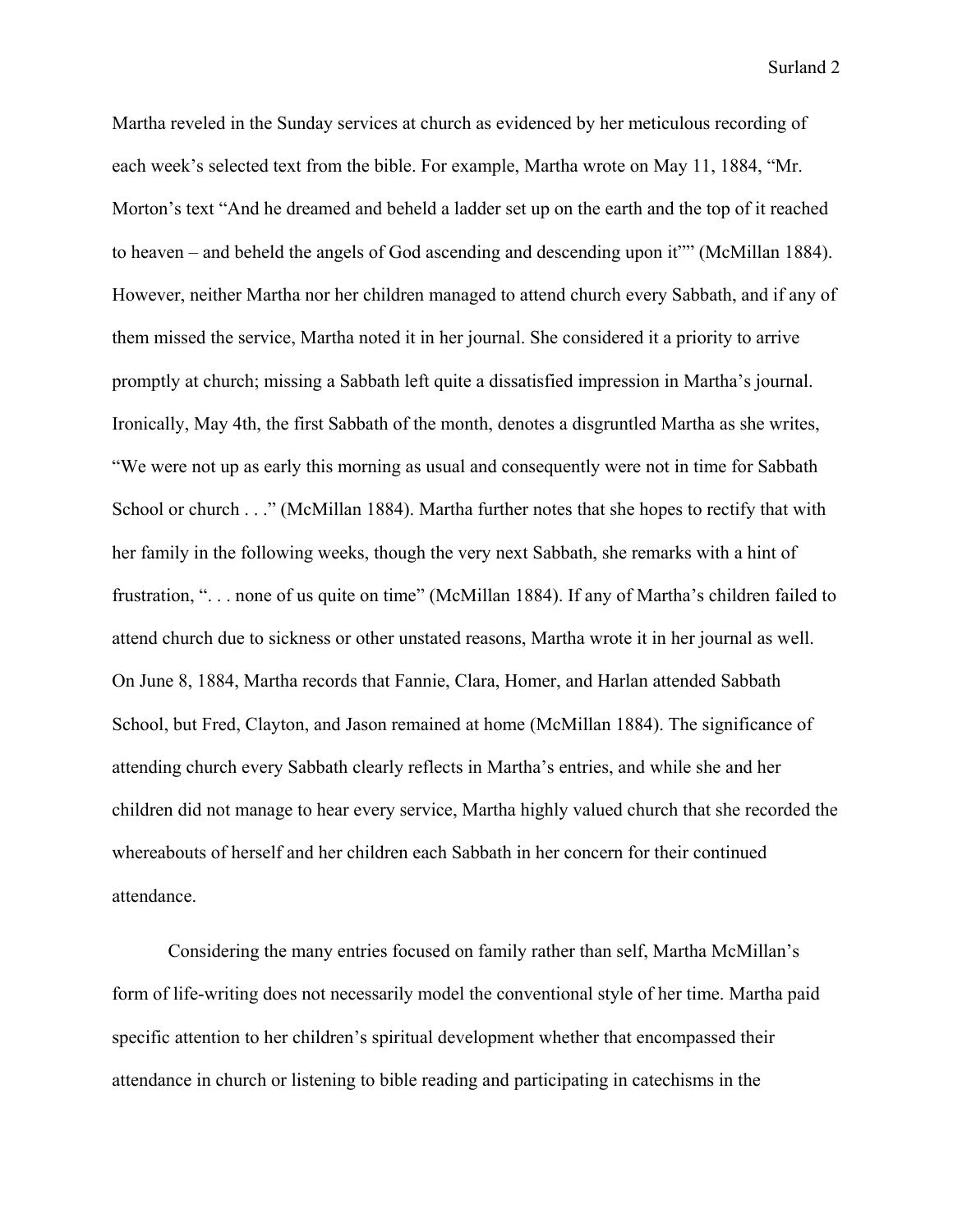afternoons after church. Martha followed a literary pattern that encompassed her family's activities during the day, and as expected, each Sabbath entry devotes careful detail to the religious indulgences of that day. Martha's method of writing for each Sabbath typically consisted of first, the weather, then, the whereabouts of her children and those who either attended or missed church, the biblical text preached by Pastor Morton, and lastly, mention of the bible reading and catechism she read to her children. On May 18, Martha wrote in her journal, "Mr. Mc. heard the catechism," a seemingly exceptional occasion given the infrequency with which Martha mentioned Mr. McMillan during the bible reading and catechisms (McMillan 1884). Martha's entry form also sometimes included the book from which Martha read the catechisms to her children and had them practice reciting (McMillan 1884). One book she frequented was *Line upon Line* written by Favell Lee Mortimer in the 1800s. Martha mentioned this book throughout her Sabbath entries until she completed it on May 18, stating, "I finished reading "Line upon Line" to the children this afternoon" (McMillan 1884). Despite this, her children continued to say their catechisms each Sabbath, but Martha did not mention whether she selected another catechetical book to read to her children. If her children progressed in their catechisms, Martha documented this also. In her entry for July 27, she writes, ". . . every child recited their cat-echism and psalms and texts proper-ly and correctly . . ." (McMillan 1884). This pattern of life-writing about her children's whereabouts each Sunday morning and the ensuing bible reading and catechism continues throughout Martha's journal as she maintains the form in a way that catalogues her children's spiritual involvement and growth.

 Historically, the implementation of catechizing began during early Christianity, designed to instruct future members of the church (Hurlbut et al. 169). However, due to a misconception that baptism made one a true Christian, the church decided to teach the church member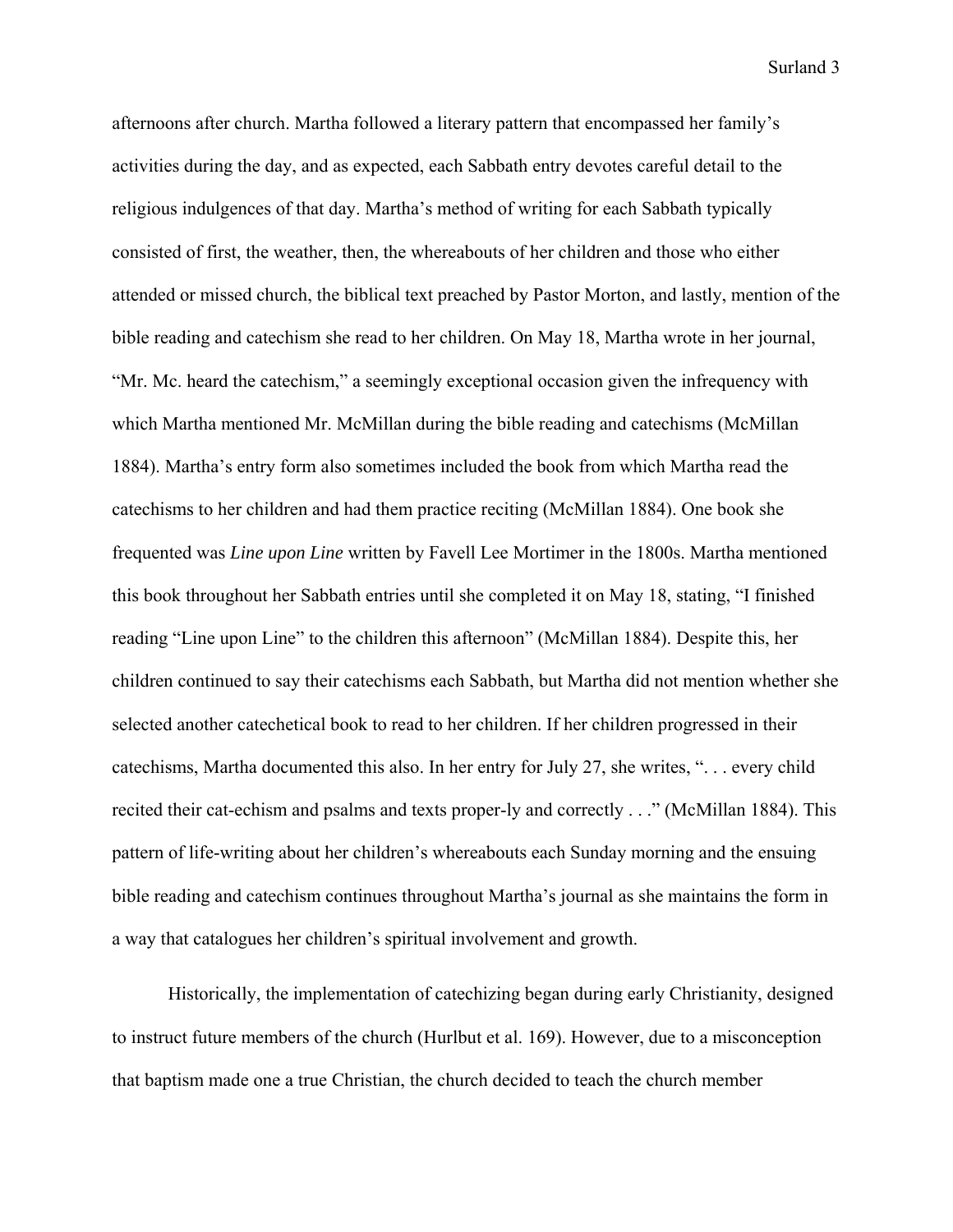candidates the truth about the church's faith and foundation through catechism (Hurlbut et al. 169). Once the church grew with an increase of children, to prevent the confusion and embarrassment of the people's former ignorance, "all children were required to be taught the essentials of the Christian faith" (Hurlbut et al. 169). Different churches eventually wrote their own catechisms for children to recite until families could independently teach their own children. The same purpose of catechisms continued through Martha's time as an assurance that the children would learn and understand the truth of the bible. The pastor of Martha's church, Reverend Morton, stated in a sermon that one of the sins of the church had arisen from division. He informed the congregation, "While man adhered to the whole of God's truth, the church was a unit, all its members were of one heart and one mind; but when men departed from the truth, and error crept into the church, there were divisions" (Morton 139). The unity of the church relied on man's association and belief in the truth, and the instruction of such truth needed to be taught to the children as well. Martha McMillan faithfully led her children through the bible reading and catechism every afternoon so that it would be engrained in their minds, and they would know the truth. For this reason, when Martha's children successfully recited their catechisms on July 27, she expresses her joy and remarks, "May this be the rule from this day and forward – such a course I am sure none can estimate" (McMillan 1884). Martha hoped that her children would take what they learned to heart as a means of knowing and understanding the truth.

 Catechizing became revolutionized during the 1500s by Martin Luther, and the same principles documented then closely resemble how Martha also taught her children. In his book *Large Catechism*, Martin Luther explored the importance of investing time into the children's spiritual state: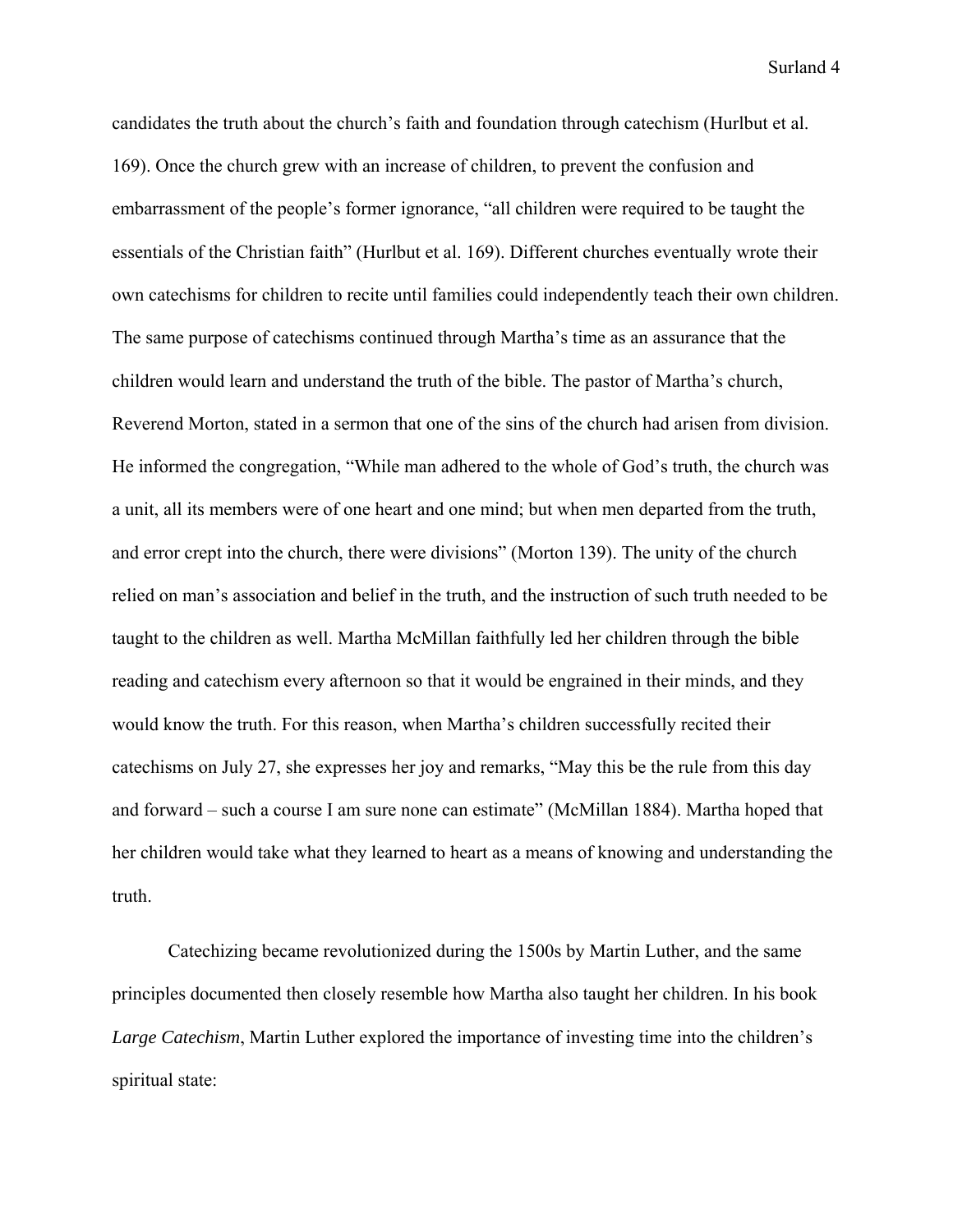However it is not enough for them to comprehend and recite these parts according to the words only, but the young people should also be made to attend preaching, especially during the time which is devoted to the Catechism, that they may hear it explained and may learn to understand what every part contains, so as to be able to recite it as they have heard it, and when asked, may give a correct answer, so that the preaching may not be without profit and fruit. (Luther 5)

Luther set the precedent for catechizing as the churches in England never issued an exact definition of catechism, and as such, the principles remained seamlessly integrated with other churches centuries later. However, some churches unofficially deviated enough from each other's definition of catechizing that only a general similarity could connect them through Luther's writing (Green 13). One example comes from a symposium of a group of professors as each provides his own definition of a catechism, and while the same underlying principles remain, the wording differs significantly enough to be counted as unique. For example, one professor defines catechism as "a body of truth . . . present[ed] . . . in articulate form and proportion" while another professor claims a catechism is "a statement of Christian doctrine . . . for the purpose of being committed to memory" (Hurlbut et al. 166, 170). Luther's principles clearly still resonate within the doctrine of the catechism, and a distinct correlation exists between the principles Luther defined and Martha's method of instructing her children. Just as Martha desired for her children to attend church faithfully, she also longed to see them memorize what they had learned and recite it concisely. Martha faithfully saw to her children's catechisms each Sabbath, often ending the day's entry with, "This afternoon Bible reading & catechism" (McMillan 1884). Ulrich's analysis also touched upon the significance of spiritually investing in one's children, and she writes, "Cotton Mather was fond of saying that good mothers travailed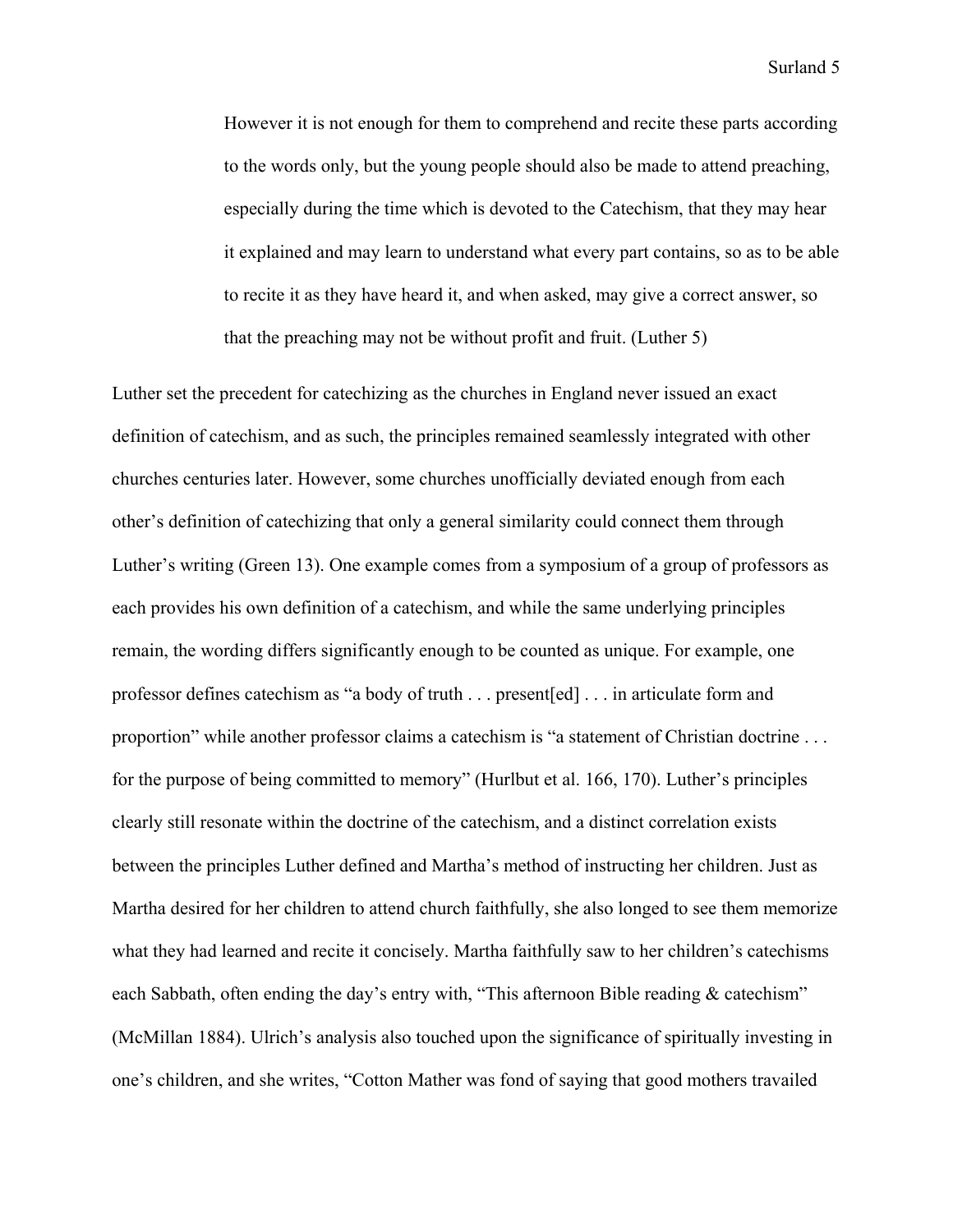twice for their children, once for their physical birth, again for the spiritual" (Ulrich 23). Likewise, Martha expended her energy in the time and effort placed into her children's salvation and their spiritual walk thereafter. Martha committed to a schedule that assured her children would hear God's Word every Sabbath and respond to it accordingly by reciting their catechisms. Teaching the children to devote their energy to memorizing and reciting scripture so that they might know and understand it reflected Martha's willingness to walk her children through an enduring spiritual journey. Martha did not take her children's time in the bible lightly as she dedicated each Sabbath afternoon specifically to the children so that they could share with her how they much further they had grown in their faith every week. The resilience of Martha's character shows through her desire to dutifully teach her children from the bible and catechetical book.

 Before catechizing took root in the household, the church educated the children through a systematic manner of teaching. In his book *The Christian's ABC*, Ian Green writes that the catechisms in the church covered five operations, including the following:

> Teaching catechumens to remember the set answers to set questions; testing their memory of those answers by oral examination; explaining to catechumens what the answers meant; testing how much they understood of what they had learnt; and encouraging catechumens to put their new knowledge and insights into practice. (Green 93)

In Martha's journal, she writes that while she read the bible to her children, she listened or rather "heard" the catechisms every Sabbath (McMillan 1884). This is also evidenced by the appearance of Mr. McMillan during these afternoons such as on May 24, 1884; he did not necessarily participate in the catechizing, but he "heard" the children say their catechisms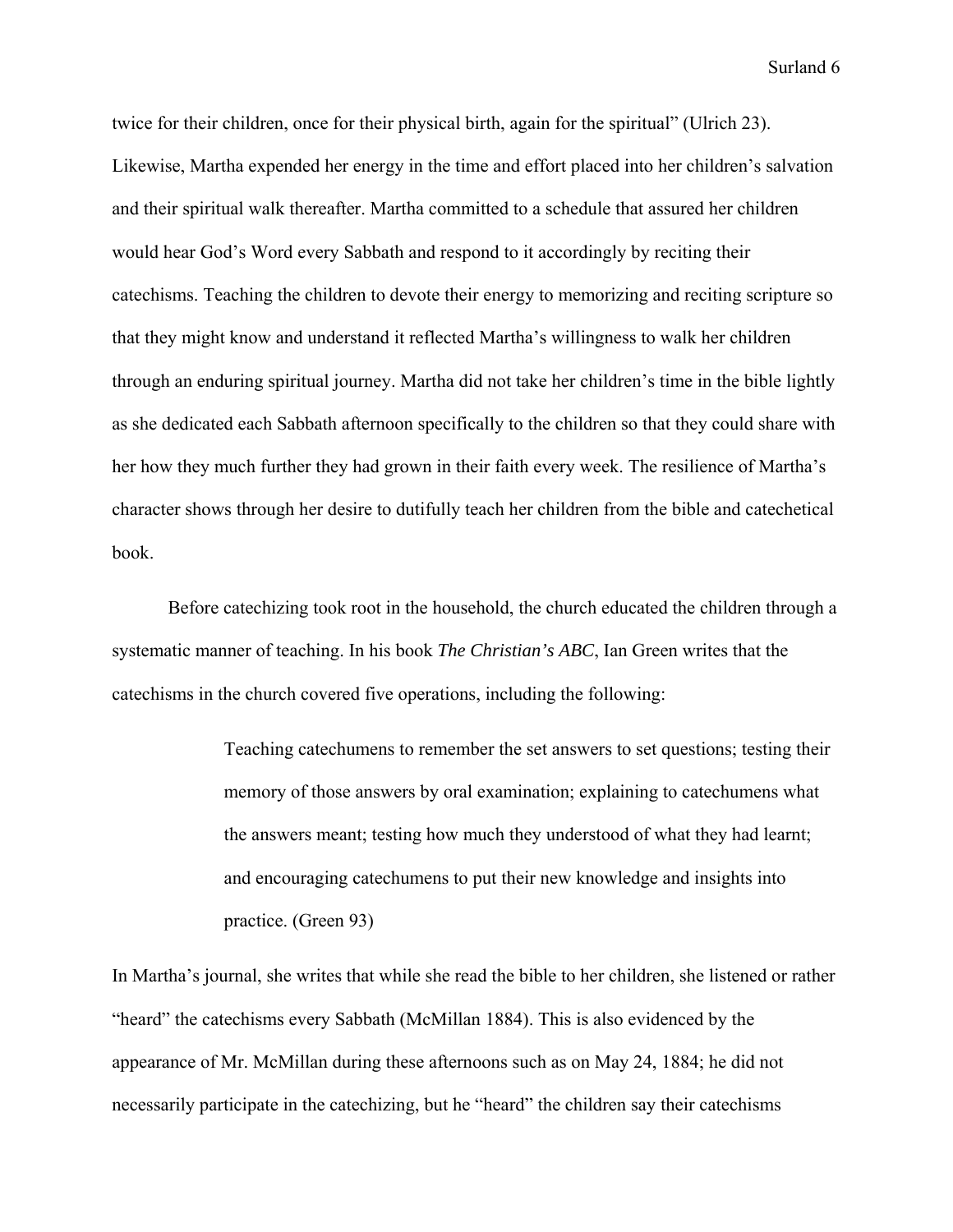(McMillan 1884). The children recited the answers to the questions offered by the catechetical book, in this case, referring to *Line upon Line*. Mortimer's book consisted of the classic catechetical question and answer style, used mostly to engage the listeners and aid their memorization of the biblical lessons they learned. For example, from *Line upon Line*, to set the story of Abraham, Mortimer writes, "Noah's sons had many children, and they had many children, and at last there were a great many people in the world. Were these people good or bad? They were bad" (Mortimer 30). The repetition of question and answer format ensured the children could easily respond to and recite their catechisms from the lessons they learned. Additionally, questions in the back of the book revisited the lessons from the bible, such as "Whom did God desire to leave his own country, and go to a land that he would show him?" (Mortimer 309). These lessons, simplified for children's comprehension, led them through stories from the bible that they might have heard but not quite understood, and Martha read to her children from one such book to engage their minds in the Word and memorize what it had to teach them.

 While Martha McMillan took up household bible studies with her children, at that time, the United Presbyterian Churches were concerned whether the proper method of catechizing would lead to division between families. James Price, a pastor of the Twelfth United Presbyterian Church of Philadelphia, wrote, "From the very beginning our Church has felt that since no Christian parent can delegate to another the religious training of his children, there ought to be a Bible school in every home" (Price 101). The concept of Sabbath schools led the church to believing that an organized form of biblical teaching for the youth would erase any possibility of division amongst families (Price 101). Shortly afterward, Martha McMillan sent her children to Sabbath School while she and her husband attended to church. Not all of her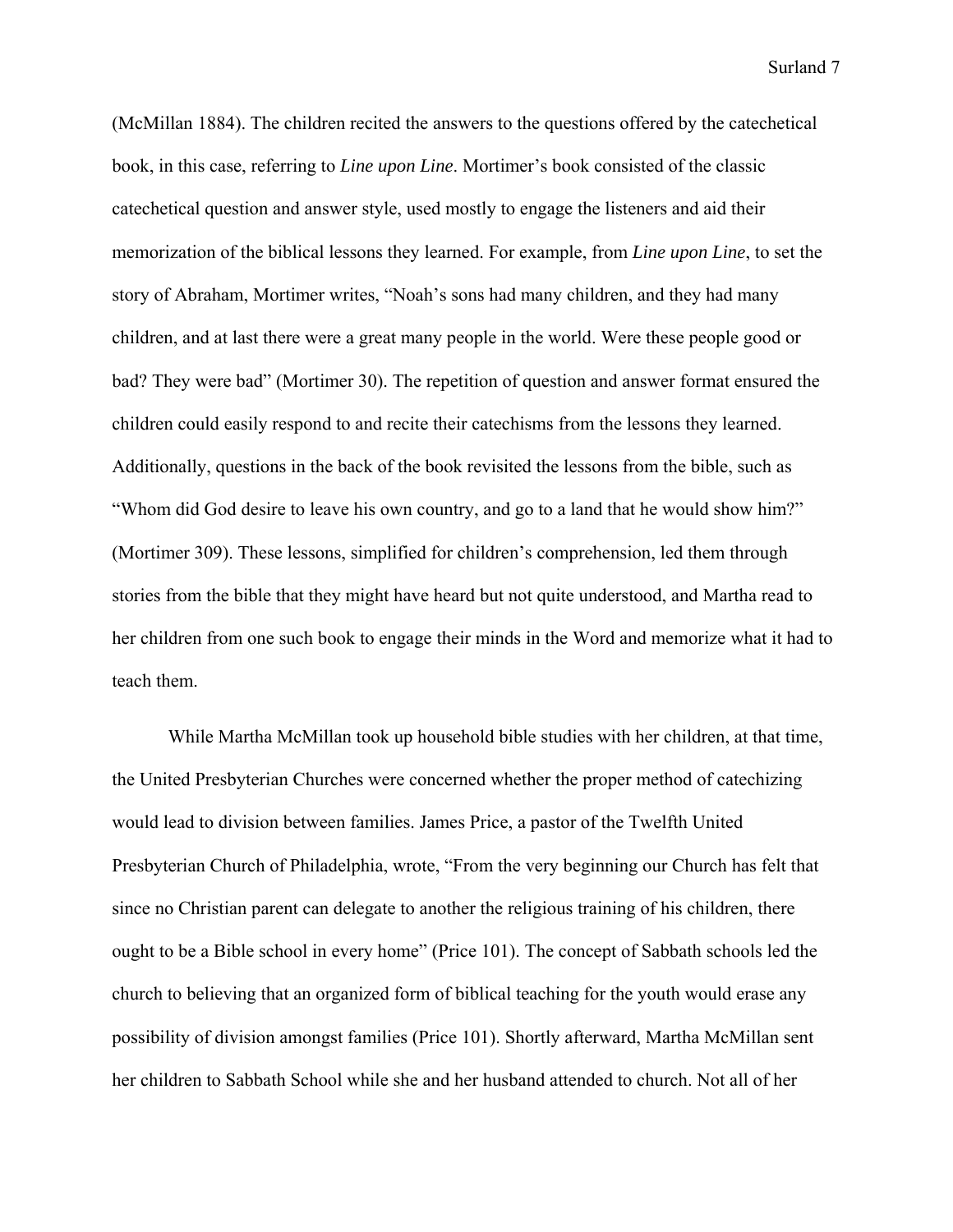children visited Sabbath School, but for those who managed to attend, Martha would record it in her journal, sometimes writing as brief a note on July 20 which says, "Fannie Fred Homer and Clara at Sabbath School" (McMillan 1884). In her journals, Martha does not display any of the Pennsylvanian pastor's fears of congregational dissent either as she simply read to her children from a book on catechism. Whether Martha disagreed with other parents' catechetical methods is left unstated, but she clearly led her children through their catechisms by reading *Line upon Line* to them until they successfully completed the book in late May. Martha's Sabbath journal entries focus only on the important attendance to bible reading and catechism, and no signs of partiality are otherwise written between the lines.

 Much of Martha McMillan's time invested greatly in her children's spiritual growth, and her journals reflect the maternal concern she had for their desire to learn about God. She longed for them to attend church, and the absence of it resulted in dissatisfaction in her day's entry. Martha committed herself to daily life-writing, and because of that dedication, the spiritual journey of her children manifests through her eyes as she seeks to teach them. Whether the children attended Sabbath School or missed the service, Martha still led them through bible reading and catechism every Sabbath to ensure that they heard God's Word and committed it to heart. When her children progressed in their recitations, Martha expressed her jubilation, and her motherly pride shines through the journal. As a woman eager to learn the truth, Martha devoted much of her life to her religion and passed what she learned to her children so that they might develop a similar desire as well. The catechisms became more than an opportunity for teaching; the afternoons spent together allotted Martha a chance to build upon another facet in her children's lives, demonstrating her desire to guide them in their spiritual education. Martha McMillan portrayed a woman who sought God in the bible and church, and to prove the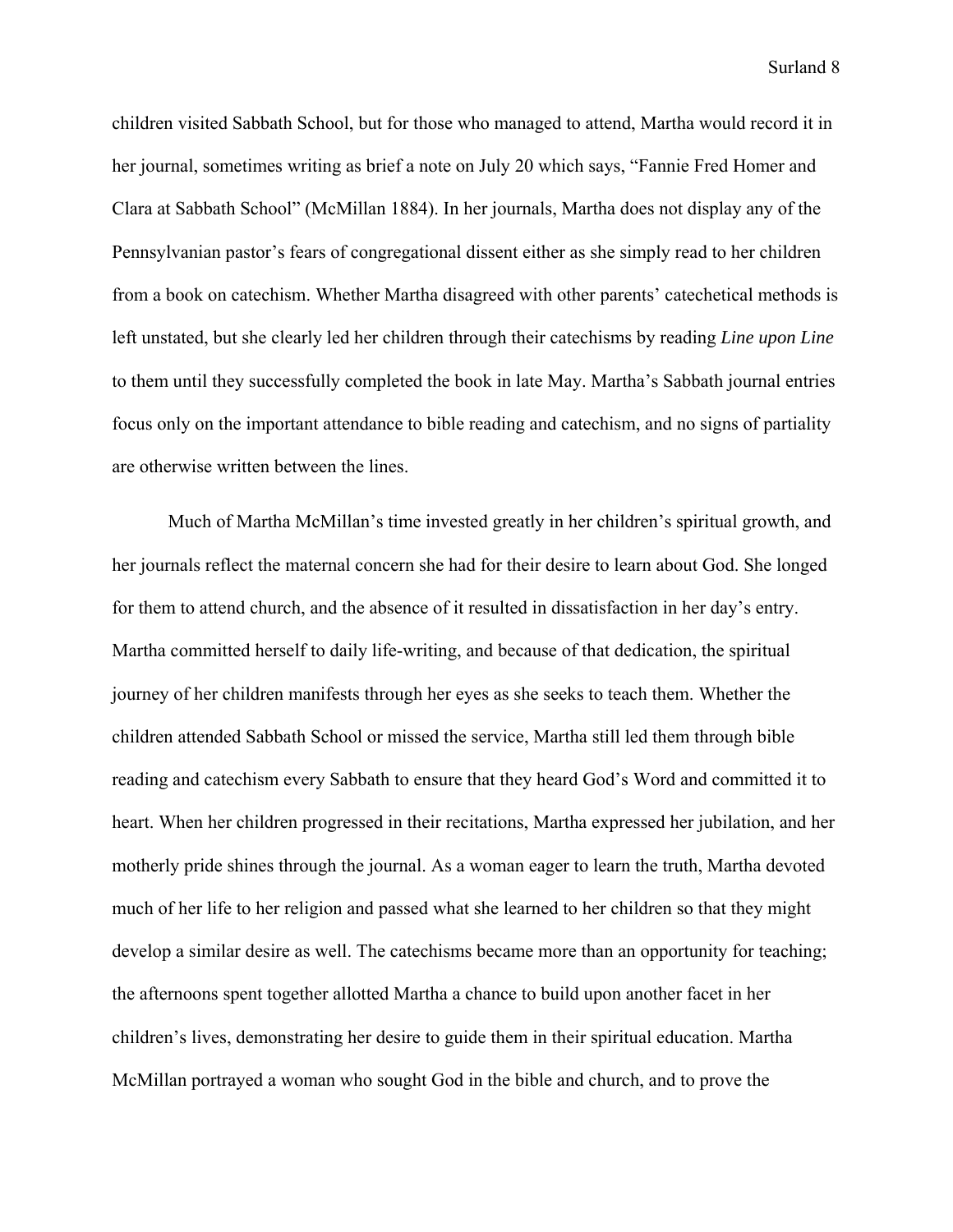significance of her beliefs, she also spiritually invested in her children so that they might one day recognize the wonder of following after the Lord and building a relationship to share with Him.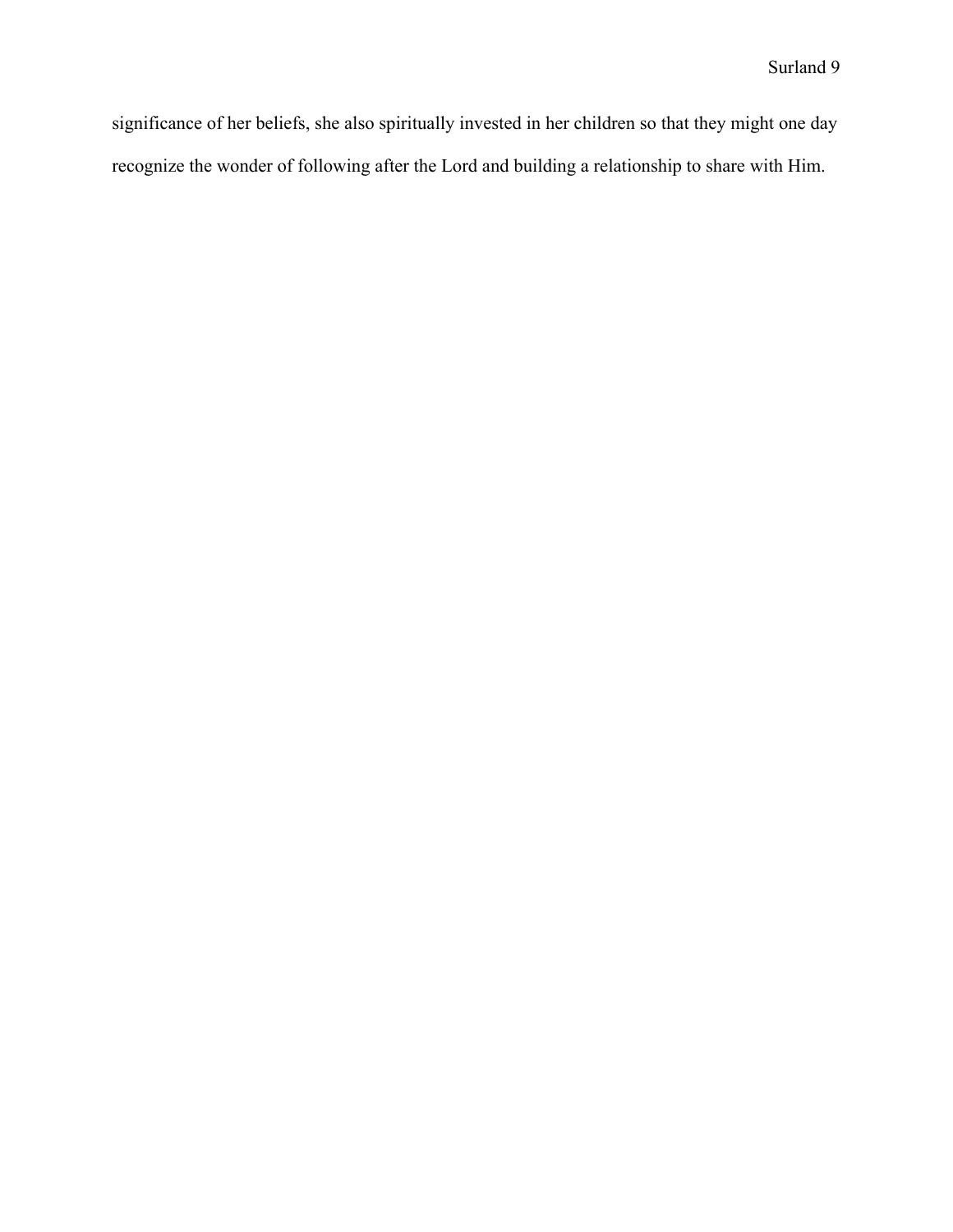### Works Cited

- Green, Ian. *The Christian's ABC: Catechisms and Catechizing in England C.1530-1740*. Clarendon Press, 1996, ebook.
- Hurlbut, Jesse L, et al. "The Use of a Doctrinal Catechism in Sunday-School Instruction. A Symposium." The Biblical World, vol. 16, The University of Chicago Press, pp. 166– 185. JSTOR, www.jstor.org/stable/3136493.
- Luther, Martin. *The Large Catechism*.

books.google.com/books?id=M361X3BzOzkC&printsec=frontcover#v=onepage&q&f=f alse.

McMillan, Martha, Addison Lamb, Alethea Surland, and Jessica Elder, "Partial Transcription of the 1884 Journal" (1884). Transcriptions. [?].

http://digitalcommons.cedarville.edu/mcmillan\_transcriptions/[?].

Morton, J. F. "Causes of Humiliation." *United and Reformed Presbyterian Pulpit*, Volume One, pp. 136–139, play.google.com/books/reader?id=x8kpAAAAYAAJ&printsec=frontcover&pg=GBS.PP 7.

Mortimer, Favell Lee. *Line upon Line; or, A Second Series of the Earliest Religious Instruction the Infant Mind Is Capable of Receiving, with Verses Illustrative of the Subjects, by the Author of the 'Peep of Day'*. Google Books, books.google.com/books?id=mFMEAAAAQAAJ&printsec=frontcover&source=gbs\_ge summary r&cad=0#v=onepage&q&f=false.